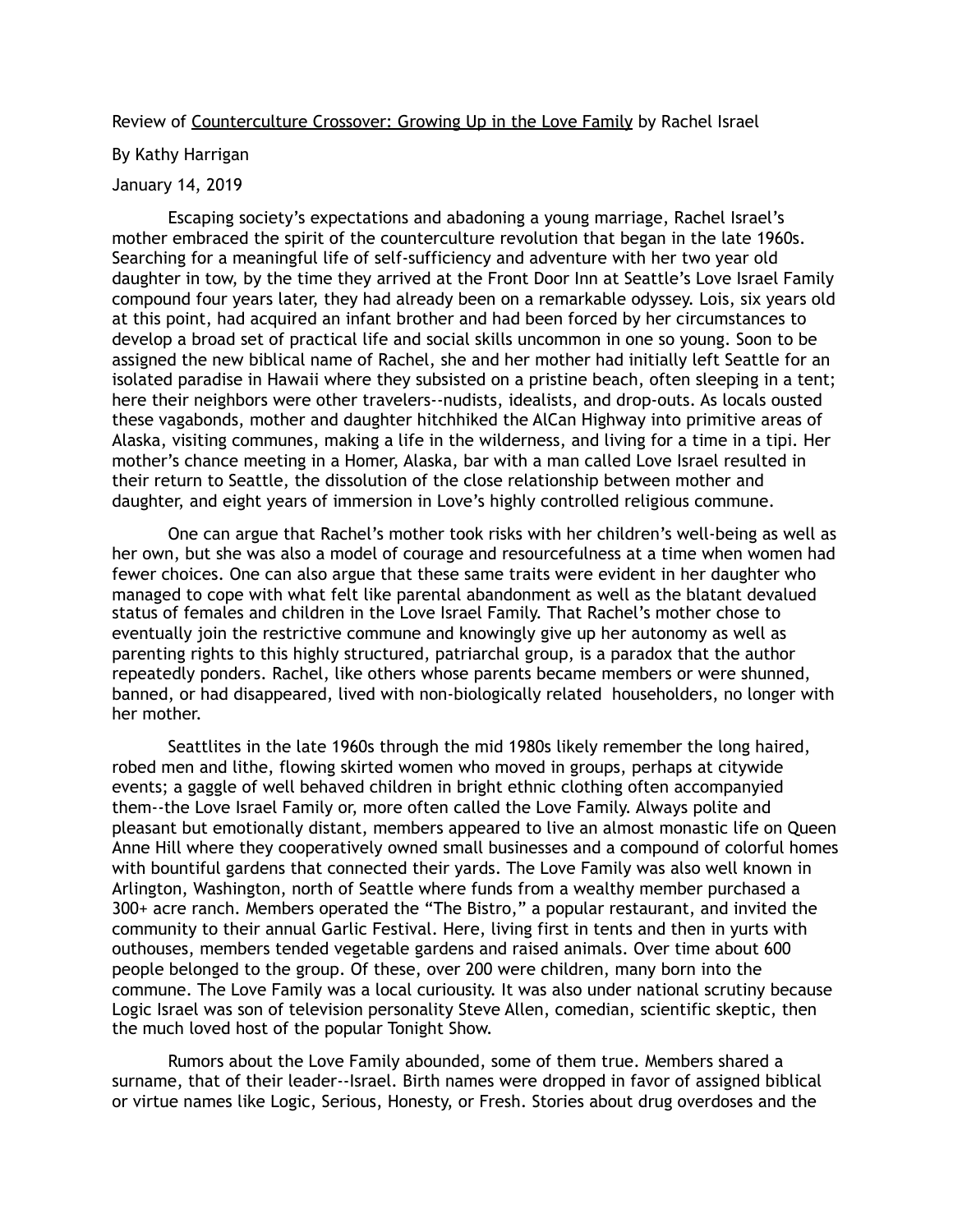use of illegal drugs emerged—two young men died from huffing tolulene as a sacrament in 1972. Marijuana was a daily adult spiritual practice. LSD figured into a rights of passage and religious experiences. Though some marriages were polygamous, lore about free-love orgies was not true; in fact celibacy was a requirement for new members and others, and men and women tended to think of each other more as brothers and sisters than as sex partners. And that is how the children saw each other as well, making the demise of the Love Family heart wrenching for many. Only in later years did sexual predatation become a concern for young females.

The derogatory application of the term "cult" was not in common usage when The Love Israel Family began. However, from the author's description of everyday life, the leader, Love Israel, used coersive persuasion techniques, unconsciously or not, to recruit, control, and grasp the loyalty of members. As Rachel Israel describes her experiences and observations, one can easily check off the classic criteria for mind control techniques. Written works by researchers in the field such as Jay Lifton, Steven Hassan, and Margaret Singer would likely agree that Love Israel Family members were manipulated in all the usual ways. Their access to information was limited; their thinking was controled; their emotions and behavior were monitored and limited; their identities were tied to the socially isolated group. Ms. Israel provides multiple examples in each category. Avoiding former friends and family, members were admonished to travel in pairs, to marry assigned partners, to give up premembership spouses, to live in assigned households. They divested of all material goods and money, giving them to the leader for whom they also worked. Doctrine required members to reject conventional medical intervention, to accept Love Israel as the literal voice of Jesus, and to see the Love Family as God's chosen people. They shared a group language and concepts not understood by outsiders; they took the same last name and were assigned first names that related to the leader's values. Forbidden to speak of their pasts, members had no pre-membership identities. To question the leader was to invite rebuke, loss of status, or dismissal.

Despite these conditions, author Rachel Israel, who holds an MS in Psychology and a BA in Sociology, does not believe that the adults in the group were brainwashed. She asserts that each made an on-going, deliberate choice to participate; they opted to remain under what many recognized as Love's micromanaging control. Of course, children born into the group had no option or point of comparison. Though her own childhood often lacked joy, and she was required to be ever-mindful of her thoughts, Rachel's days with the Love Family were not always a torment. Precocious and insightful journal entries that she wrote throughout her childhood helped her construct a timeline as well as the intimate details of her story. They show that she gained life skills and an introspective depth that peers in the larger society often lacked. After all, she had helped midwife babies, tend gardens, glean crops, live without modern plumbing, participate in cultural events, and listen respectfully for hours at a time to a leader thought to be close to God. She owned nothing and expected little for herself. In her early teens she took a sacrament as a rite of passage; three hits of LSD allowed her to experience a sense of oneness of all. Life was serious business to Rachel. She found the larger culture foreign and sometimes incomprehensibly hostile as she transitioned into it.

The author's direct and steady voice comes both from a morally neutral, down to earth child's point of view and from a broader, educated, adult perspective. In both cases she is objective and never bitter. Honest yet careful, Rachel Israel is generally empathetic with former family members, recalling childhood peers with fondness. Once in a while she steps out of her personal story to give the reader a third perspective—an historical comparison of the Love Israel Family to other utopian communities from the past, the Oneida Community in